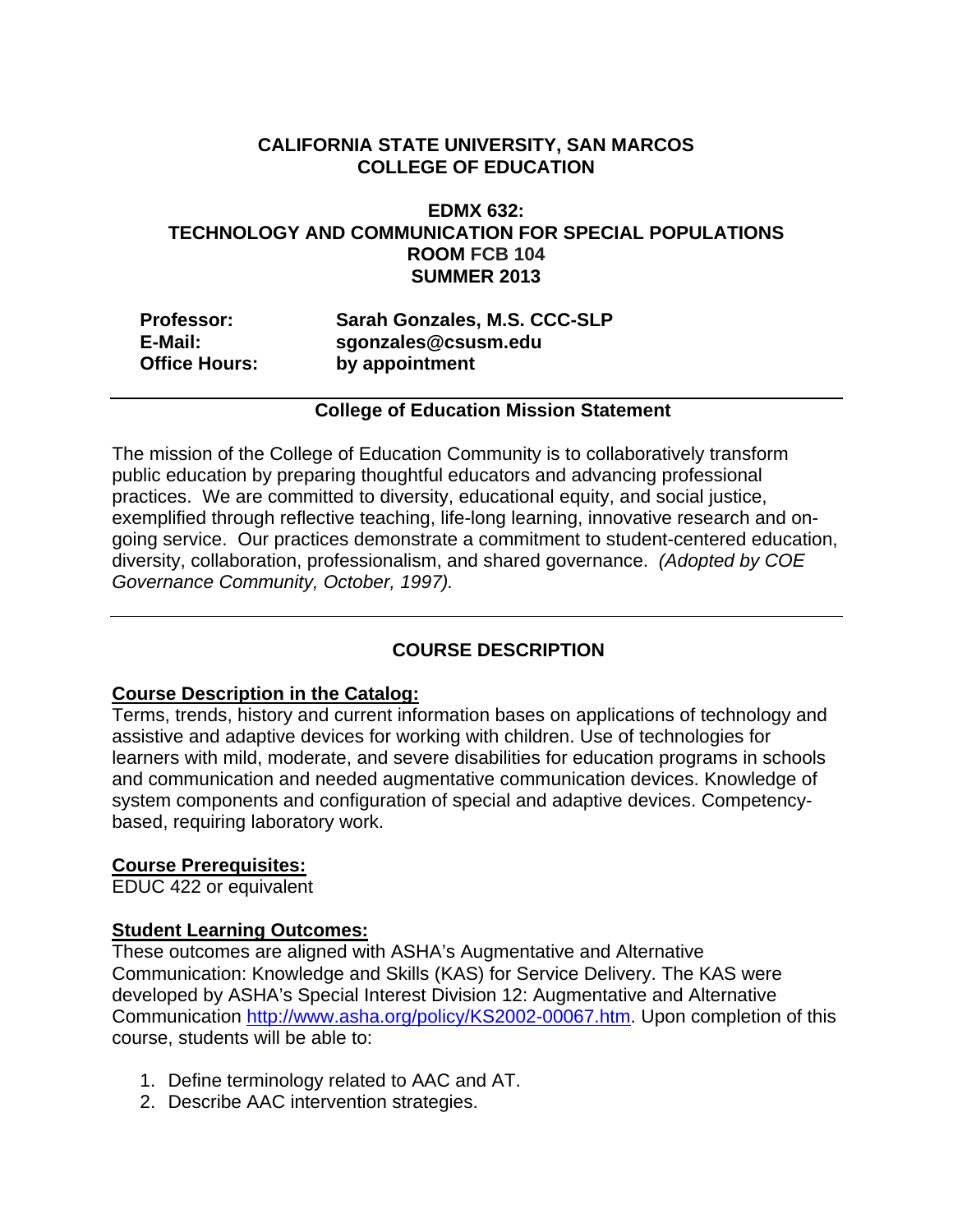- 3. Evaluate different feature of devices.
- 4. Describe the relationship of AAC to the broader field of communication development and disorders.
- 5. Identify populations of individuals who might need AAC services and describe their specific characteristics and needs.
- 6. Develop an AAC assessment and written report.
- 7. Identify, access, and critically evaluate information from journals, professional organizations, and websites.
- 8. Develop a collaborative lesson plan and group presentation.

These SLOs will be measured by a number of applied assignments. All assignments are due on the dates indicated. Assignments must be typewritten/word processed, doublespaced and with standard margins. It is expected that all assignments will reflect university-level composition and exposition. Use of electronic spelling and grammar checking is encouraged. The Writing Center is available for support (Kellogg Library 1103).

Online Discussions:(5 pts each: TOTAL: 30 pts) After each presentation, you will be expected to participate in an online discussion to reflect on the experience. Guided questions and additional directions will be provided for each experience.

Device Comparison Worksheet: (25 pts) You will compare various features on 5 devices (3 dynamic display, 2 fixed display) and 2 communication apps (Proloquo2go and TouchChatHD).

AAC Assessment Report: (100 pts) You will write a complete assessment report following guidelines for a medicare report based off of a case study and fictive data received from practicing AAC assessment techniques. While the data will be gathered collaboratively, it is expected that the reports will be written individually.

Score Breakdown:

- Demographics: 5 pts
- Current Communication Impairment: 20 pts
- Daily Communication Needs: 20 pts
- Functional Communication Goals: 15 pts
- Rationale for Device Selection: 20 pts
- Treatment Plan: 10 pts
- Spelling, grammar, esthetics: 10 pts

Collaborative Presentation: (100 pts) You will collaborate with your group of your assigned case study to develop a presentation that gives a general description of the disability and issues that arise in regards to AAC, present results from your assessments, and develop an appropriate lesson plan to teach an introductory lesson to your client. The description of the disability and lesson plan must include research from peer reviewed journals. Presentations should be 15-20 minutes in length.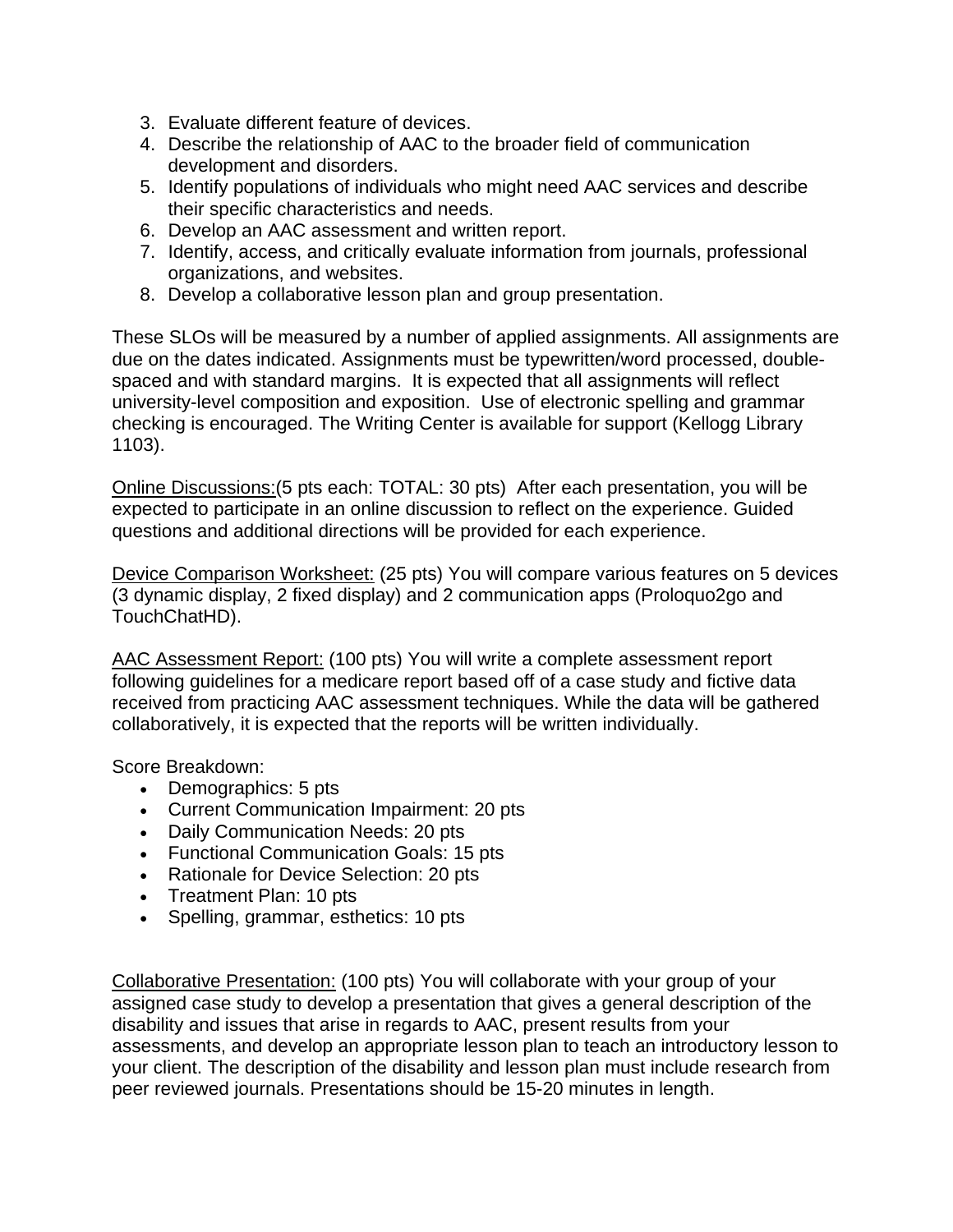Score Breakdown:

- Description of Disability and Issues Regarding AAC: 30 pts
- Description of Client: 10 pts
	- o Current communication status
	- o Assessment results
	- o AAC recommendations
	- o Goals
- Lesson Plan: 50 pts
- Presentation: 10 pts

Final: (50 pts) You will complete a final exam to demonstrate knowledge gained from course.

Professionalism and class participation (20 pts) You will be graded on your professional dispositions during this class. This will include attending each class, arriving on time, appropriate use of electronic devices, group work, being engaged in class and participating in discussions among other behaviors which demonstrate a level of professional conduct. Please review the Professional Etiquette section of the syllabus as well as the Professional Dispositions in our Handbook for a more complete explanation of professional expectations during class. Individual instances of conduct judged to be unprofessional will result in the loss of one point out of the 20. For example if you are late to class 4 times, the maximum professionalism score you could obtain is 16/20.

# **Textbooks/Reading Materials (Recommended)**:

Beukelman, D. & Mirenda, P. (2013). *Augmentative and alternative communications: Supporting children & Adults with Complex Communication Needs (4th ed.). Baltimore:* Paul H. Brookes Publishing Company.

# **School of Education Attendance Policy**

 *COE Governance Community, December, 1997).* Due to the dynamic and interactive nature of courses in the School of Education, all students are expected to attend all classes and participate actively. At a minimum, students must attend more than 80% of class time, or s/he may not receive a passing grade for the course at the discretion of the instructor. Individual instructors may adopt more stringent attendance requirements. Should the student have extenuating circumstances, s/he should contact the instructor as soon as possible. *(Adopted by the* 

# **Students with Disabilities Requiring Reasonable Accommodations**

Students with disabilities who require reasonable accommodations must be approved for services by providing appropriate and recent documentation to the Office of Disable Student Services (DSS). This office is located in Craven Hall 4300, and can be contacted by phone at (760) 750-4905, or TTY (760) 750-4909. Students authorized by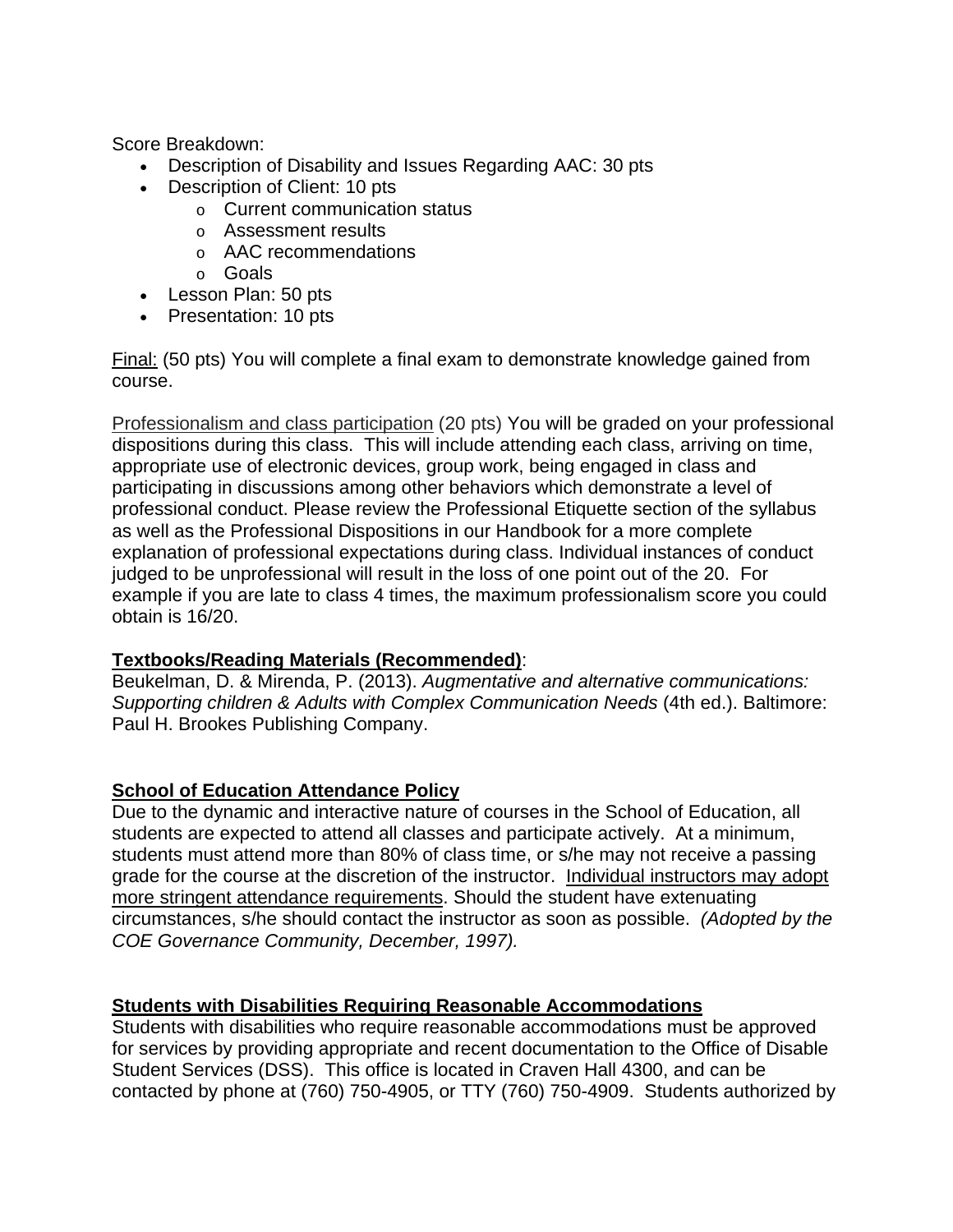DSS to receive reasonable accommodations should meet with their instructor during office hours or, in order to ensure confidentiality, in a more private setting.

### **Grading Standards**

Consistent with requirements set forth by the School of Education and the Office of Graduate Studies and Research (OGSR), the minimal acceptable grade for passing a course in the ComDis Program is a B. A review of the student's performance will need to be conducted should s/he earn less than a B in any course. If the student earns a B-, a Statement of Concern (SoC) will be issued with a Performance Improvement Contract that will specify how the student will demonstrate competency towards the standards for the content in that subject matter. No more than two courses can be earned with a B- or the student will be disqualified from the program. As well, any course with a grade below a B- will need to be repeated. CSUSM only allows two courses to be retaken at the MA level.

Please note that CSUSM requires graduate students to maintain a cumulative GPA of 3.0 in all coursework towards the MA. Should your GPA fall below a 3.0, you will be placed on Academic Probation and you will have one semester to bring your GPA back above a 3.0 or you will be disqualified from the program.

Any scholarly, professional writing assignment will be subjected to grading based on the Graduate Writing Assessment Rubric. You will be expected to adhere to the Academic Honesty Policy regarding Plagiarism and use APA style referencing in all professional writing.

### **Letter grade (percentage total points)**

| $A = 93$ and above $A = 90.00 - 92.99$ |  |                  |  |  |  |
|----------------------------------------|--|------------------|--|--|--|
| $B+ = 88.00 - 89.99$ $B = 83 - 87.99$  |  | $B = 80 - 82.99$ |  |  |  |
| $C_+ = 78.00 - 79.99$ $C = 73 - 77.99$ |  | $C = 70 - 72.99$ |  |  |  |
| $D+ = 68.00 - 69.99$ $D = 63 - 67.99$  |  | $D = 60 - 62.99$ |  |  |  |
| $F - 59.99$ and below                  |  |                  |  |  |  |

Students are expected to turn all work in when it is due. Work submitted late, but within one week of the due date will be reduced by one letter grade. Work received over one week late receives no credit. Your work will be graded on both content (detail, logic, synthesis of information, depth of analysis, etc) and mechanics (grammar, syntax, spelling, format, uniformity of citations, etc). You are entering into a professional career that requires mastery of the written language. You will be graded on such.

#### **All University Writing Requirement**

Every course at the university must have a writing requirement of at least 2500 words. This requirement will be met by: AAC Assessment Report, Collaborative Presentation, Online Discussions.

#### **CSUSM Academic Honesty Policy**

"Students will be expected to adhere to standards of academic honesty and integrity, as outlined in the Student Academic Honesty Policy. All written work and oral presentation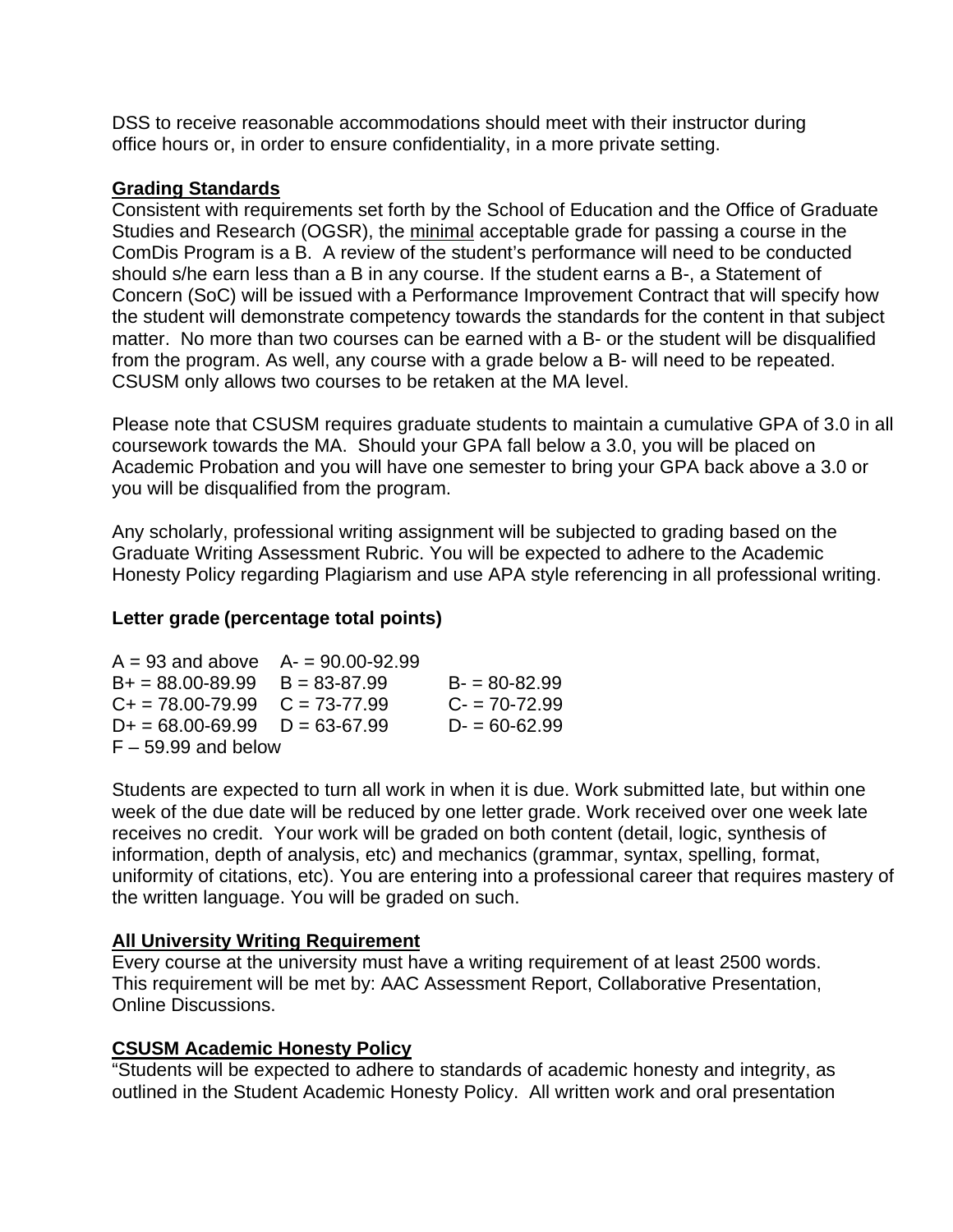assignments must be original work. All ideas/materials that are borrowed from other sources must have appropriate references to the original sources. Any quoted material should give credit to the source and be punctuated with quotation marks.

Students are responsible for honest completion of their work including examinations. There will be no tolerance for infractions. If you believe there has been an infraction by someone in the class, please bring it to the instructor's attention. The instructor reserves the right to discipline any student for academic dishonesty in accordance with the general rules and regulations of the university. Disciplinary action may include the lowering of grades and/or the assignment of a failing grade for an exam, assignment, or the class as a whole."

Incidents of Academic Dishonesty will be reported to the Dean of Students. Sanctions at the University level may include suspension or expulsion from the University.

#### **Plagiarism:**

As an educator, it is expected that each student will do his/her own work, and contribute equally to group projects and processes. Plagiarism or cheating is unacceptable under any circumstances. If you are in doubt about whether your work is paraphrased or plagiarized see the Plagiarism Prevention for Students website http://library.csusm.edu/plagiarism/index.html. If there are questions about academic honesty, please consult the University catalog.

### **Electronic Communication Protocol**

Electronic correspondence is a part of your professional interactions. If you need to contact the instructor, e-mail is often the easiest way to do so. It is my intention to respond to all received e-mails in a timely manner. Please be reminded that e-mail and on-line discussions are a very specific form of communication, with their own nuances and etiquette. For instance, electronic messages sent in all upper case (or lower case) letters, major typos, or slang, often communicate more than the sender originally intended. With that said, please be mindful of all e-mail and on-line discussion messages you send to your colleagues, to faculty members in the School of Education, or to persons within the greater educational community. All electronic messages should be crafted with professionalism and care.

Things to consider:

- Would I say in person what this electronic message specifically says?
- How could this message be misconstrued?
- Does this message represent my highest self?
- Am I sending this electronic message to avoid a face-to-face conversation?

In addition, if there is ever a concern with an electronic message sent to you, please talk with the author in person in order to correct any confusion.

#### **Attendance**

Daily and clinic attendance is required. Poor attendance negatively reflects on professionalism. Absences should be communicated to your instructor, clinic supervisor, and clinic director prior to the beginning of class or clinic.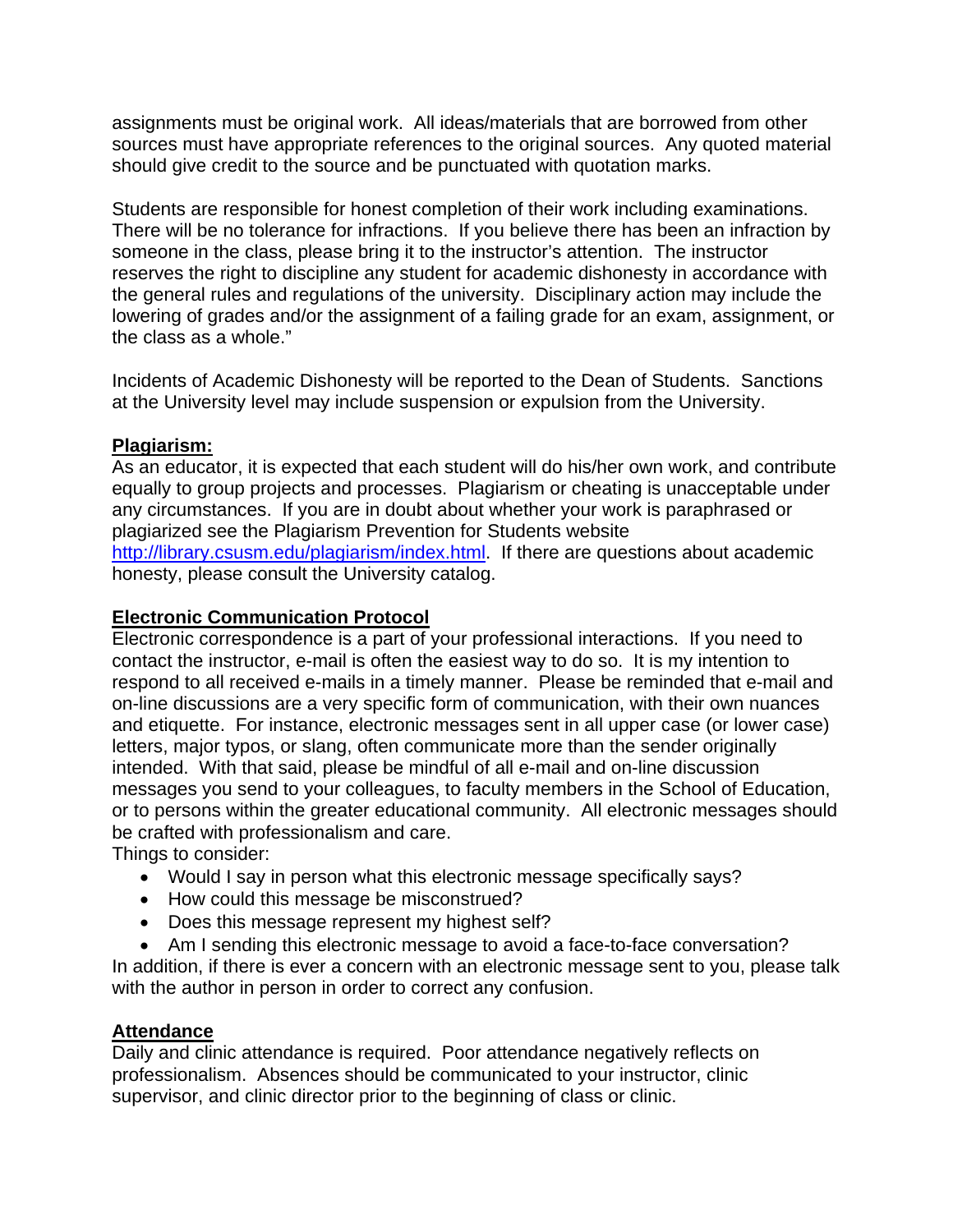### **Tardiness**

Graduate students are expected to arrive at class and clinic on time. Arriving late can be very disruptive. If arriving late to class or clinic, try to be as quiet and unobtrusive as possible. If you know before hand that you will be late, please communicate this to the instructor or supervisor. Habitual tardiness will be noted and documented.

#### **Leaving Class or Clinic Early**

Sometimes other obligations and appointments require graduate clinicians to leave early, however, please notify the instructor or supervisor and exit quietly and respectfully.

### **Taking Breaks During Class or Clinic**

Instructors and supervisors provide breaks during course and clinic activities. However, if a student needs to take a break between allotted breaks, it is expected that the student will enter and exit quietly and unobtrusively without break companions. It is NOT acceptable to enter or exit a classroom when other students are presenting to class members. If other students have begun a presentation during a break, the student is expected to wait outside the class until the presentation is completed. It is NOT acceptable to enter or exit a classroom during a guest speaker presentation except for an emergency.

### **Cell Phones and Texting**

Most graduate students are very conscientious and respectful about cell phone use in class and clinic. Cell phones should be turned off before class and clinic and left off. Use of a cell phone for calls or texting will result in the graduate student being asked to leave the class or clinic site. If the graduate student has a situation, which necessitates the cell phone being visible (e.g. a sick child), please advise the instructor or supervisor before class or clinic.

#### **Computers, Laptops, and Tablets**

It is expected that all electronics will be used appropriately and respectfully (i.e. for course or clinic-related activities only). Reading email, surfing the net, shopping, playing games, etc. are not course related and are not appropriate activities. If electronics are used for non-course related activities, the student will be asked to shut them down. Habitual use of electronics for non-course related activities would result in a loss of electronic privileges. As a courtesy, please do not use electronics when guest speakers are visiting. If the student would like to take notes on presentations, please take handwritten notes. No exceptions will be tolerated unless the student requires use of electronics as a pre-approved accommodation.

#### **Attentiveness**

Students often engage in multiple activities in class or clinic under the false assumption that they are multitasking. In fact, students are engaging in a behavior known as continuous partial attention. This means that only partial attention is given to any task and results in an overall lack of engagement. Students are expected to contribute and not detract from an atmosphere of learning in both the clinic and classroom.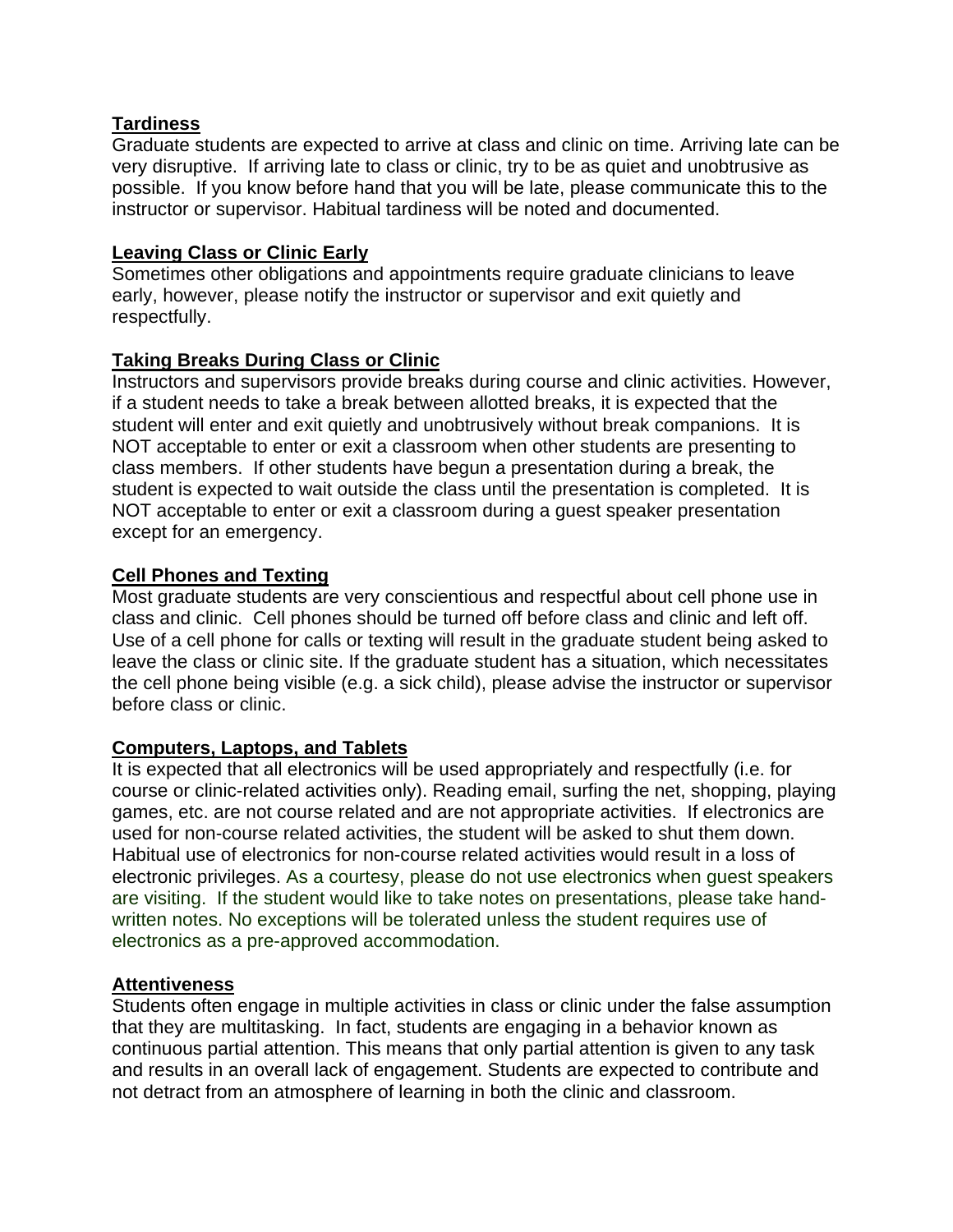Attentiveness reflects on social skills, a sense of professionalism, and your potential to be successful in employment positions. Guest speakers and faculty are members of the professional community, and as such, are potential employers or colleagues of potential employers. A lack of attentiveness and professionalism will negatively bias potential employers when students begin to seek post-graduation employment. Further, students will need faculty and supervisors to provide positive letters of recommendation, and it will be unlikely they will be able to do so if students don't display professional behaviors.